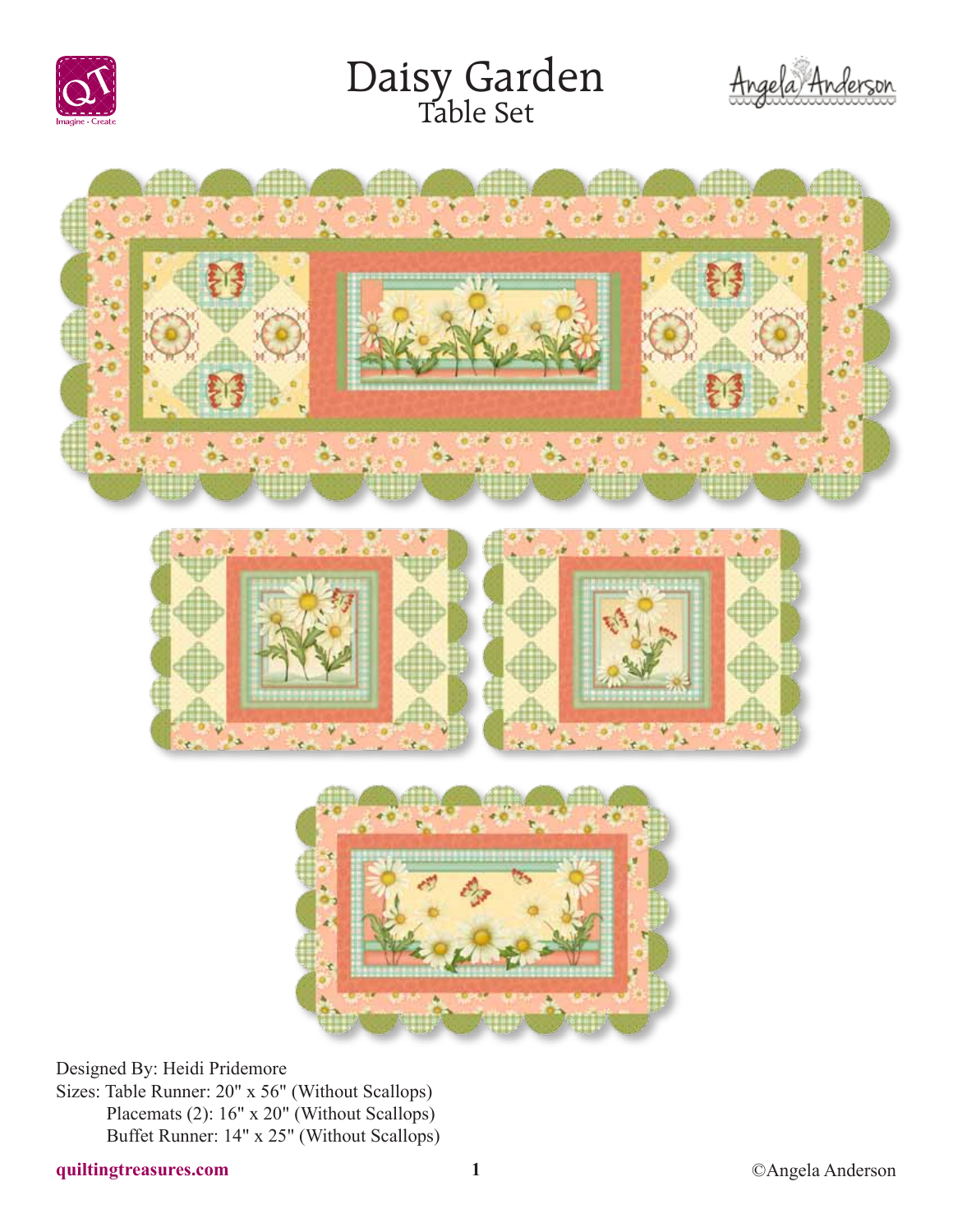

# Daisy Garden<br>Table Set





| <b>FABRIC REQUIREMENTS</b> |                |
|----------------------------|----------------|
|                            |                |
| Design:                    | Yards          |
| 23115 Q                    | 1 PANEL        |
| 23119 C                    | $\frac{1}{2}$  |
| 23120 H                    |                |
| 23121 E                    | $\frac{3}{8}$  |
| 23117 S                    | $\frac{1}{4}$  |
| 23121 H                    | $1\frac{1}{8}$ |
| 23117 C                    |                |
| 23117 C (Backing)          | 3              |

## **Cutting Directions:**

*Please read all instructions carefully before beginning. ¼" seam allowance is included in measurements and all strips are cut across the width of the fabric (WOF) unless noted otherwise. Label pieces and keep together until ready to sew.*

## **A. 23115 Q: Panel**

#### *Table Runner:*

- Cut one  $10'' \times 21\frac{1}{2}$  strip.
- Cut eight 4½" squares.

#### *Placemats:*

• Cut two  $10\frac{1}{2}$ " squares.

#### *Buffet Runner:*

• Cut one  $9\frac{1}{2}$ " x  $20\frac{1}{2}$ " strip.

# **B. 23119 C: Peach Tonal**

# *Table Runner:*

- Cut two 1¾" x width of fabric (**WOF**) strips. Sub-cut the strips into two  $1\frac{3}{4}$ " x  $24\frac{1}{2}$ " strips.
- Cut one 2" x **WOF** strip. Sub-cut the strip into two 2" x 10" strips.

#### *Placemats:*

• Cut three 1½" x **WOF** strips. Sub-cut the strips into four  $1\frac{1}{2}$ " x  $10\frac{1}{2}$ " strips and four  $1\frac{1}{2}$ " x  $12\frac{1}{2}$ " strips.

#### *Buffet Runner:*

• Cut two 1½" x **WOF** strips. Sub-cut the strips into two  $1\frac{1}{2}$ " x  $2\frac{1}{2}$ " strips and two  $1\frac{1}{2}$ " x  $9\frac{1}{2}$ " strips.

#### **C. Pattern #23120H – Green Plaid** *Table Runner:*

• Cut three 5¼" x **WOF** strips. Sub-cut the strips into three  $5\frac{1}{4}$ " squares (Cut the squares across both diagonals to make twelve small triangles) and twenty 5" diameter circles.

#### *Placemats:*

- Cut one 5¼" x **WOF** strips. Sub-cut the strips into six 5¼" squares (Cut the squares across both diagonals to make twenty-four small triangles).
- Cut one 4" x **WOF** strip. Sub-cut the strip into twelve 3½" diameter circles.

#### *Buffet Runner:*

• Cut two 4" x **WOF** strip. Sub-cut fourteen 3½" diameter circles.

# **D. 23121 E: Cream Tonal**

## *Table Runner:*

• Cut two 5¼" x **WOF** strips. Sub-cut the strips into nine  $5\frac{1}{4}$ " squares. Cut the squares across both diagonals to make thirty-six small triangles. Use twenty-four of the triangles for the placemats.

#### *Placemats:*

• Use the twenty-four triangles from the Table Runner Step 1.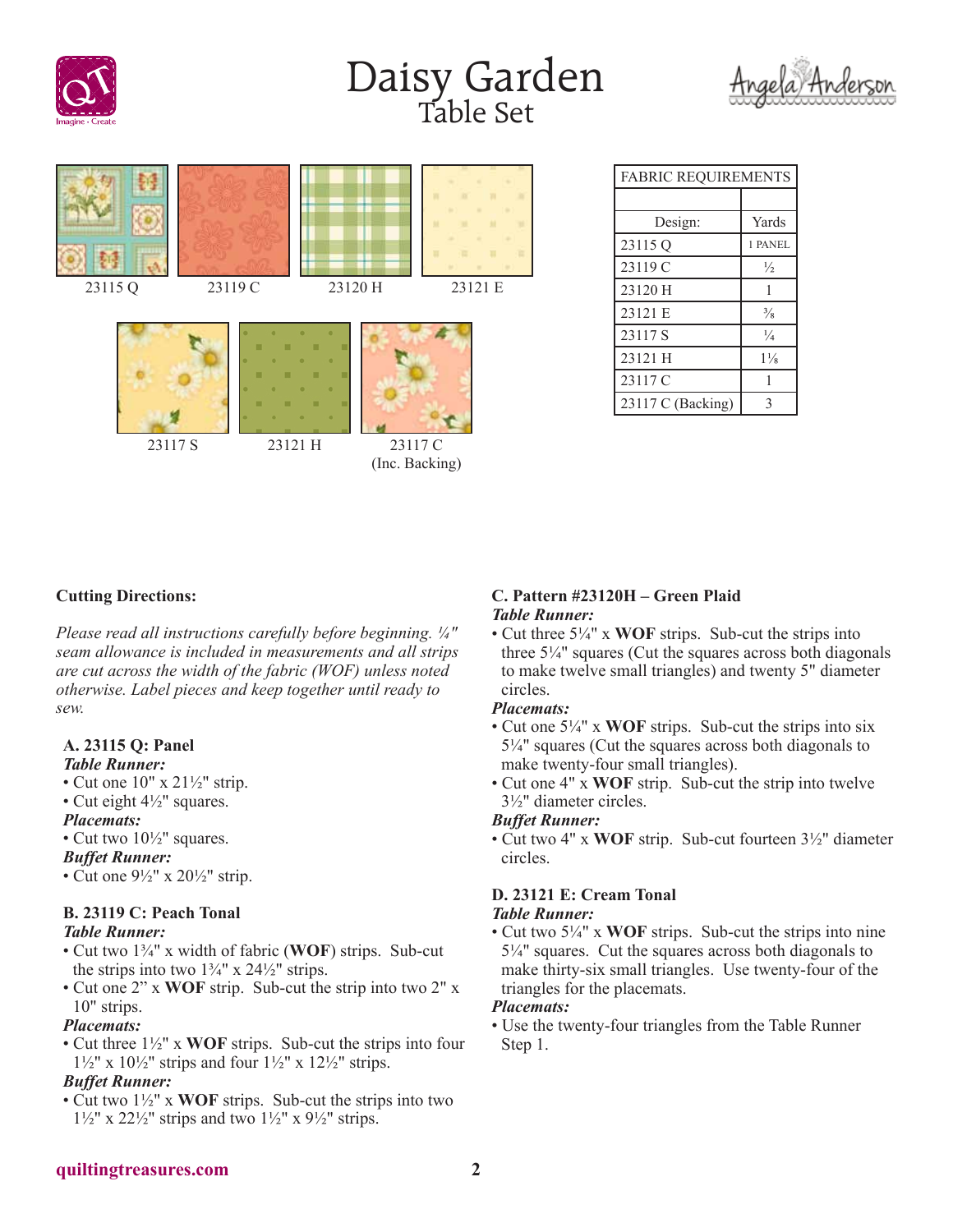





# **E. 23117 S: Yellow Daisies**

#### *Table Runner:*

• Cut one 4⅞" x **WOF** strip. Sub-cut the strip into four 4⅞" squares. Cut the squares across one diagonal to make eight large triangles.

#### **F. 23121 H: Green Tonal** *Table Runner:*

- Cut one 1½" x **WOF** strip. Sub-cut the strip into two
- 1½" x 12½" strips.
- Cut three 1½" x **WOF** strips. Sew the strips together and cut two  $1\frac{1}{2}$ " x 50 $\frac{1}{2}$ " strips.
- Cut three 5¼" x **WOF** strips. Sub-cut the strips into twenty 5" diameter circles.

## *Placemats:*

• Cut one 4" x **WOF** strip. Sub-cut the strip into twelve 3½" diameter circles.

# *Buffet Runner:*

• Cut two 4" x **WOF** strip. Sub-cut the strip into fourteen 3½" diameter circles.

# **G. 23117 C: Peach Daisies**

# *Table Runner:*

- Cut one 3½" x **WOF** strip. Sub-cut the strip into two  $3\frac{1}{2}$ " x  $14\frac{1}{2}$ " strips.
- Cut three 3½" x **WOF** strips. Sew the strips together and cut two  $3\frac{1}{2}$ " x  $56\frac{1}{2}$ " strips.

# *Placemats:*

• Cut two 2½" x **WOF** strips. Sub-cut the strip into four  $2\frac{1}{2}$ " x  $20\frac{1}{2}$ " strips.

## *Buffet Runner:*

- Cut one 2" x **WOF** strip. Sub-cut the strip into two 2" x  $11\frac{1}{2}$ " strips.
- Cut two  $2$ " x 25 $\frac{1}{2}$ " strips.

# **Backing: Your Choice**

# *Table Runner:*

• Cut two 28" x **WOF** strips. Sew the strips together and trim to make the 28" x 64" pieced back.

# *Placemats:*

• Cut one 24" x **WOF** strip. Sub-cut the strip into two 20" x 24" strips, one for each placemat.

# *Buffet Runner:*

• Cut one 18" x 29" piece.

# **Quilt Piecing Instructions:**

Press towards the darker fabric when assembling

# **A. Table Runner Assembly:**

1. Sew one 2" x 10" Fabric B strip to each side of the 10" x 21 $\frac{1}{2}$ " Fabric A strip. Sew one 1 $\frac{3}{4}$ " x 24 $\frac{1}{2}$ " Fabric B strip to the top and bottom of the Fabric A strip to make the Center Panel (Fig. 1).

## **quiltingtreasures.com 3**



2.Sew two Fabric C small triangles and two Fabric D small triangles together to make one center square. Repeat to make a second center square (Fig. 2).



3.Sew one Fabric E large triangle, one Fabric C small triangle and one Fabric D small triangle together to make one left corner square (Fig. 3). Repeat to make four left corner squares and four right corner squares total.



4. Sew four corner squares, one center square and four  $4\frac{1}{2}$ " Fabric A squares together to make one Side Block (Fig. 4). Repeat to make a second Side Block.



- 5.Sew the two Side Blocks and the Center Panel together to make the Table Runner top.
- 6.Sew one 1½" x 12½" Fabric F strip to each side of the Table Runner top. Sew one  $1\frac{1}{2}$ " x  $50\frac{1}{2}$ " Fabric F strip to the top and bottom of the Table Runner top.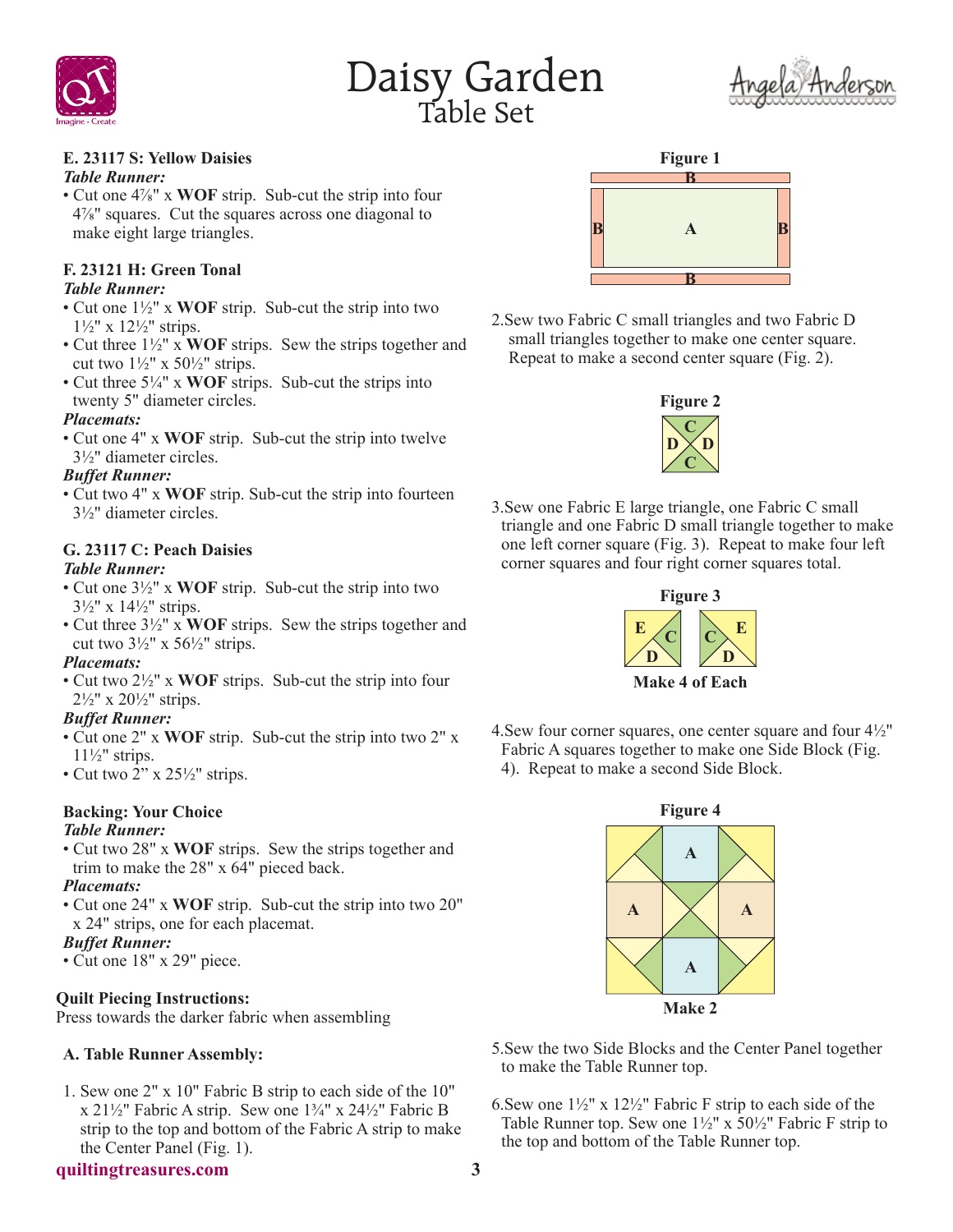





7.Sew one 3½" x 14½" Fabric G strip to each side of the Table Runner top. Sew one 3½" x 56½" Fabric G strip to the top and bottom of the Table Runner top (Fig. 5).



- 8.Layer and quilt the runner as desired. DO NOT quilt 1" in from the outer edge on the outer border. Trim the Backing and batting to match the runner top. Then trim the batting  $\frac{1}{4}$ " smaller than the top and backing.
- 9.Pair up the twenty 5" green plaid circles (Fabric C), right sides together to make ten sets. Place each set right sides together. Using a ¼" seam allowance sew around each pair of circles, do not leave an opening (Fig. 6).



- 10.Clip the edges of each sewn circle.
- 11.Cut each circle on half to create two half-circles (Fig. 7). Repeat to make twenty green plaid half-circles (You will only need 19). Turn right side out and press.



- 12. Repeat Steps  $1-49 11$  with the twenty 5" green tonal circles (Fabric F).
- 13.Turn under the raw edge of the table runner front, ¼" and press. Alternating the Green Plaid and Green Tonal half-circles, position fourteen half-circles along the top and bottom edges of the table runner. Tuck each

#### half-circle under the runner top front edge, between the runner front and the batting and pin them in place to the runner top. Repeat with five half-circles to each side of the table runner. Baste the half-circles in place.

14.Turn under the raw edge of the backing covering the batting edge. Top-stitch the backing to the front to complete the table runner.

# **B. Placemat Assembly:**

15.Sew one 1½" x 10½" Fabric B strip to each side of one 10½" Fabric A square. Sew one 1½" x 12½" Fabric B strip to the top and bottom of the 10½" Fabric A square to make the placemat center block (Fig. 8).



16.Sew together two Fabric C triangle and two Fabric D triangles to make one side unit (Fig. 9). Repeat to make six side units. Sew three side units together to make one side border. Repeat to make a second side border. Sew one strip to each side of the placemat center block (Fig. 10).

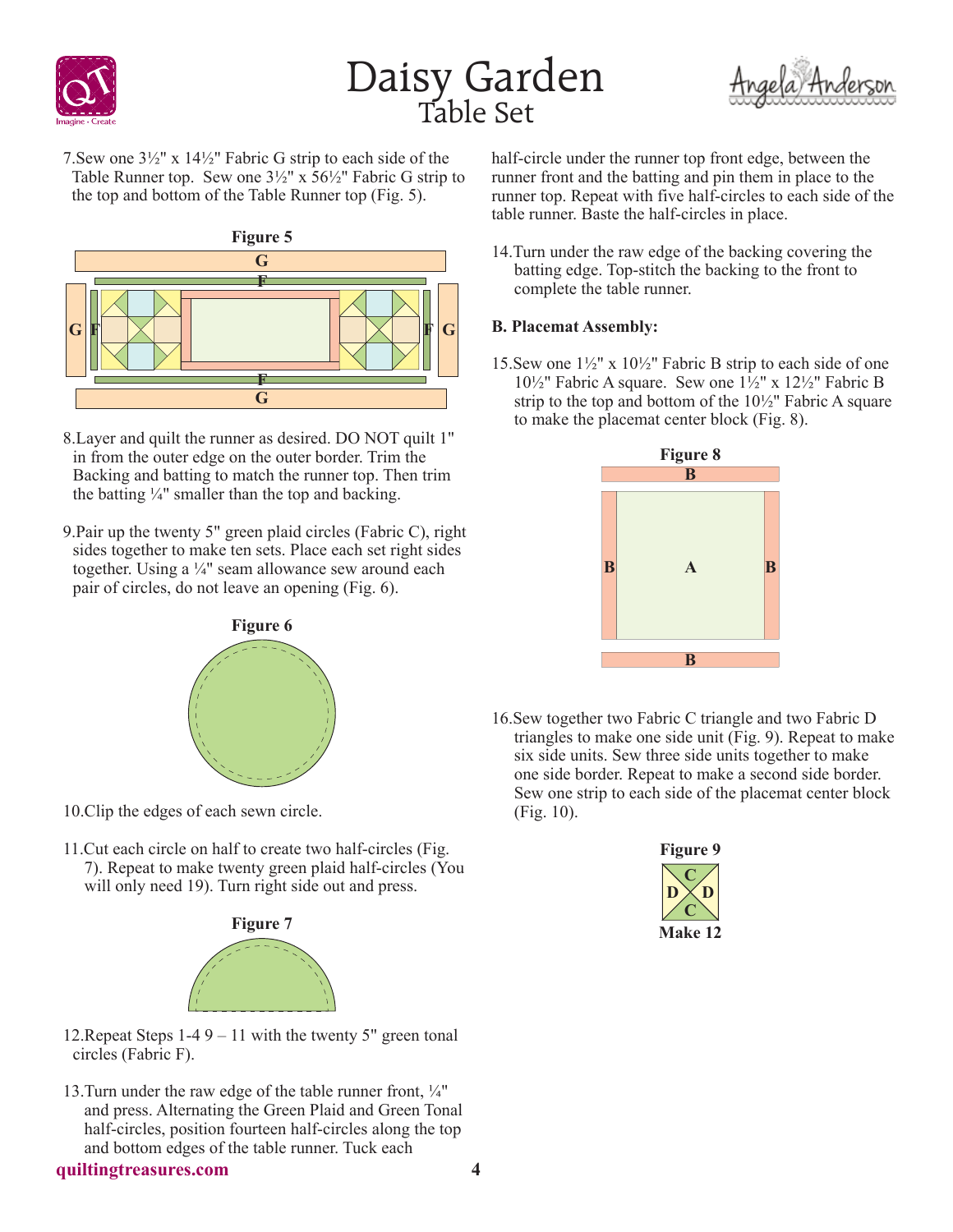









- 22. Repeat steps 8-14 with thirteen 3½" green plaid circles and thirteen 3½" green tonal circles to make the scalloped edges on all four sides of the Buffet Runner.
- 17.Sew one 2½" x 20½" Fabric G strip to the top and bottom of the placemat center block.
- 18.Repeat Steps 15-17 to make a second placemat.
- 19.Repeat Steps 8-14 with twelve 3½" green plaid circles and twelve 3½" green tonal circles to make the scalloped edges on each side of both placemats.

# **C. Buffet Runner Assembly:**

- 20. Sew one  $1\frac{1}{2}$ " x  $9\frac{1}{2}$ " Fabric B strip to each side on the 9½" x 20½" Fabric A strip. Sew one 1½" x 22½" Fabric B strip to the top and bottom of the Fabric A strip to make the Buffet Runner center block.
- 21. Sew one 2" x 11½" Fabric G strip to each side of the Buffet Runner center block. Sew one 2" x 25½" Fabric G strip to the top and bottom of the Buffet Runner center block to complete the Buffet Runner (Fig. 11).

*While all possible care has been taken to ensure the accuracy of this pattern, we are not responsible for printing errors or the way in which individual work varies.*